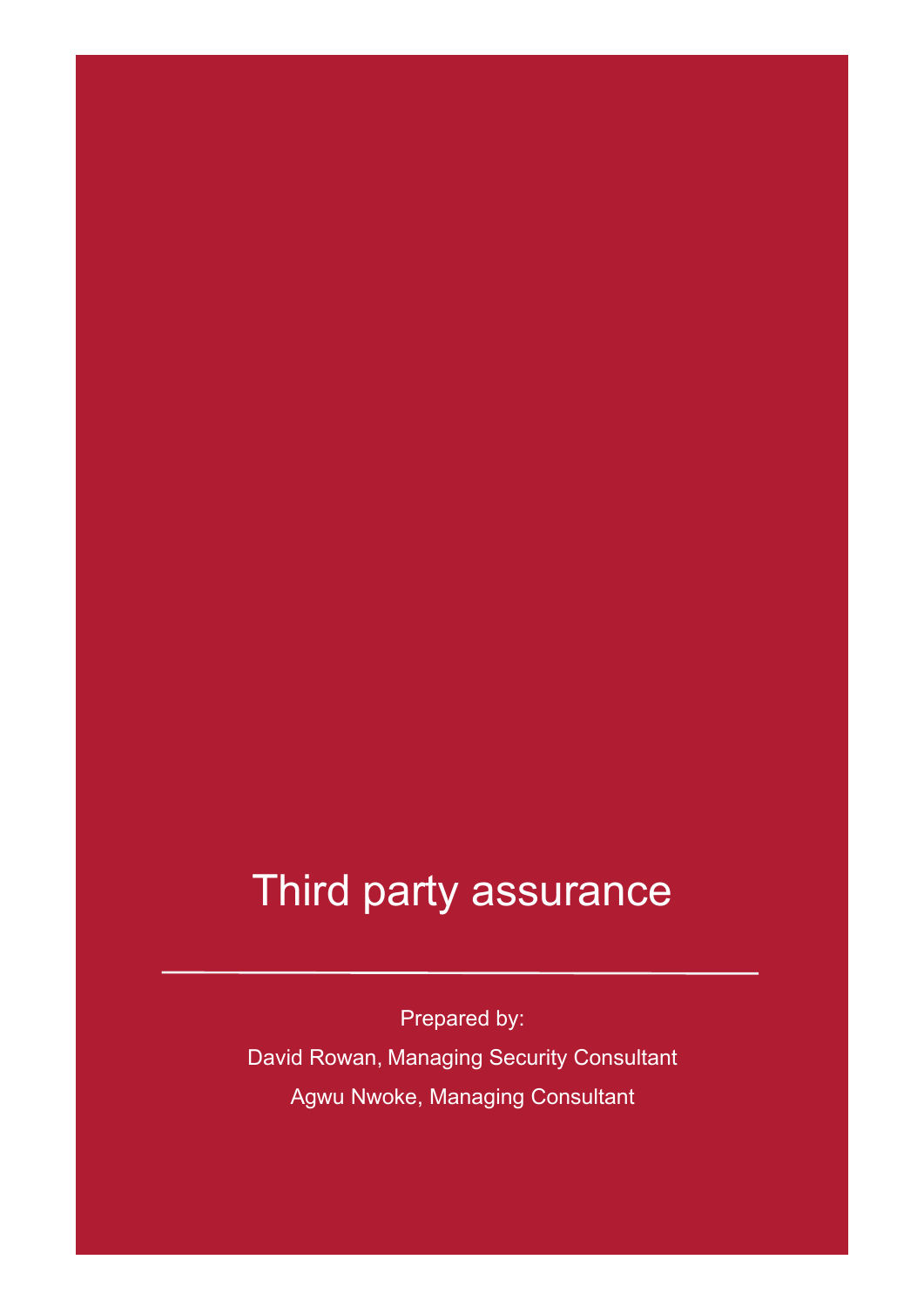# **Table of contents**

| 1. Introduction                                                     | 3  |
|---------------------------------------------------------------------|----|
| 2. What are third parties?                                          | 4  |
| 3. Why are third parties used?                                      | 5  |
| 4. Third Parties - The Good and the Bad                             | 6  |
| 5. When Third Party Utilisation Goes Wrong                          | 7  |
| 6. What do regulations say?                                         | 9  |
| 7. What really happens in organisations?                            | 11 |
| 8. Can third parties help assess third parties?                     | 12 |
| 9. What should be considered for a third party<br>assurance scheme? | 13 |
| 10. Best practice                                                   | 15 |
| 11. Summary and conclusions                                         | 17 |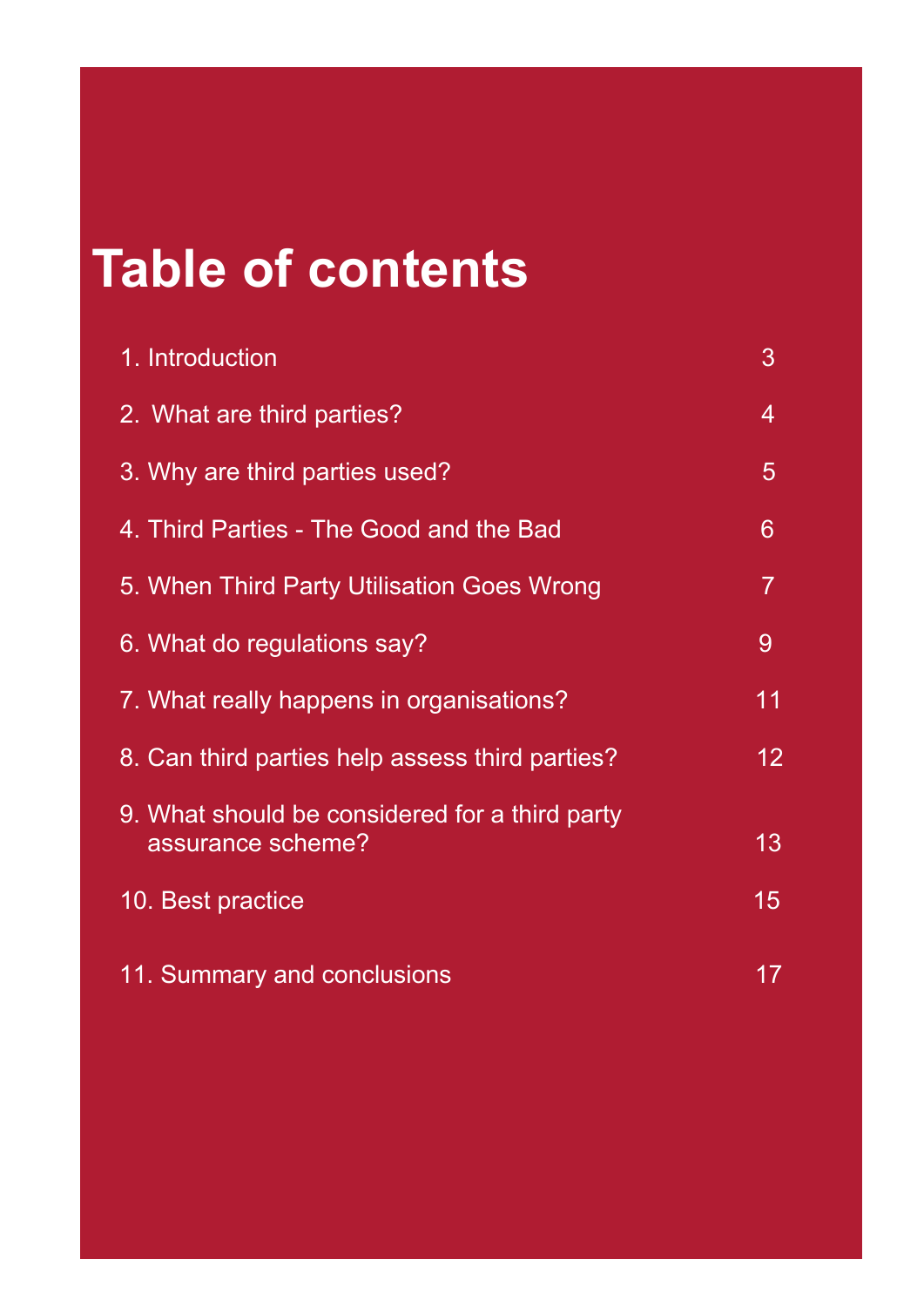# **1. Introduction**

Third parties provide an invaluable resource and service to enterprises. Who else do you turn to if you do not have the capacity, capability or competency to provide agreed and expected deliverables? Third parties can provide the experience, skillset and efficiency that might otherwise be missing. But, how do you ensure that the same third party is trustworthy? It is, after all, your reputation and future business at stake here.

It is a sound generalisation that we only hear of third party assurance failures when there hasn't been enough assurance; the food not labelled correctly or the missile test that shot off in the wrong direction.

But, how far should an organisation go when validating the service of a third party? What does the third party need to be validated against? How can you be confident that the validation process is effective? Is the validating process detrimental to the aspirations and requirements of the organisation or the effectiveness of the third party?

The objective of any third party assurance is twofold:

- 1. To provide verification that the purchased/contracted services, goods or products from the third party meets the requirements and values of the purchasing organisation.
- 2. To minimise the level of risk of resultant issues, penalties, fines and the like as a consequence of utilising that third party.

Therefore, it is imperative that appropriate assessments must be performed on the third party and their practices.

This paper explores the concept behind third party assurance and the extent to which such assurance is deemed satisfactory or detrimental.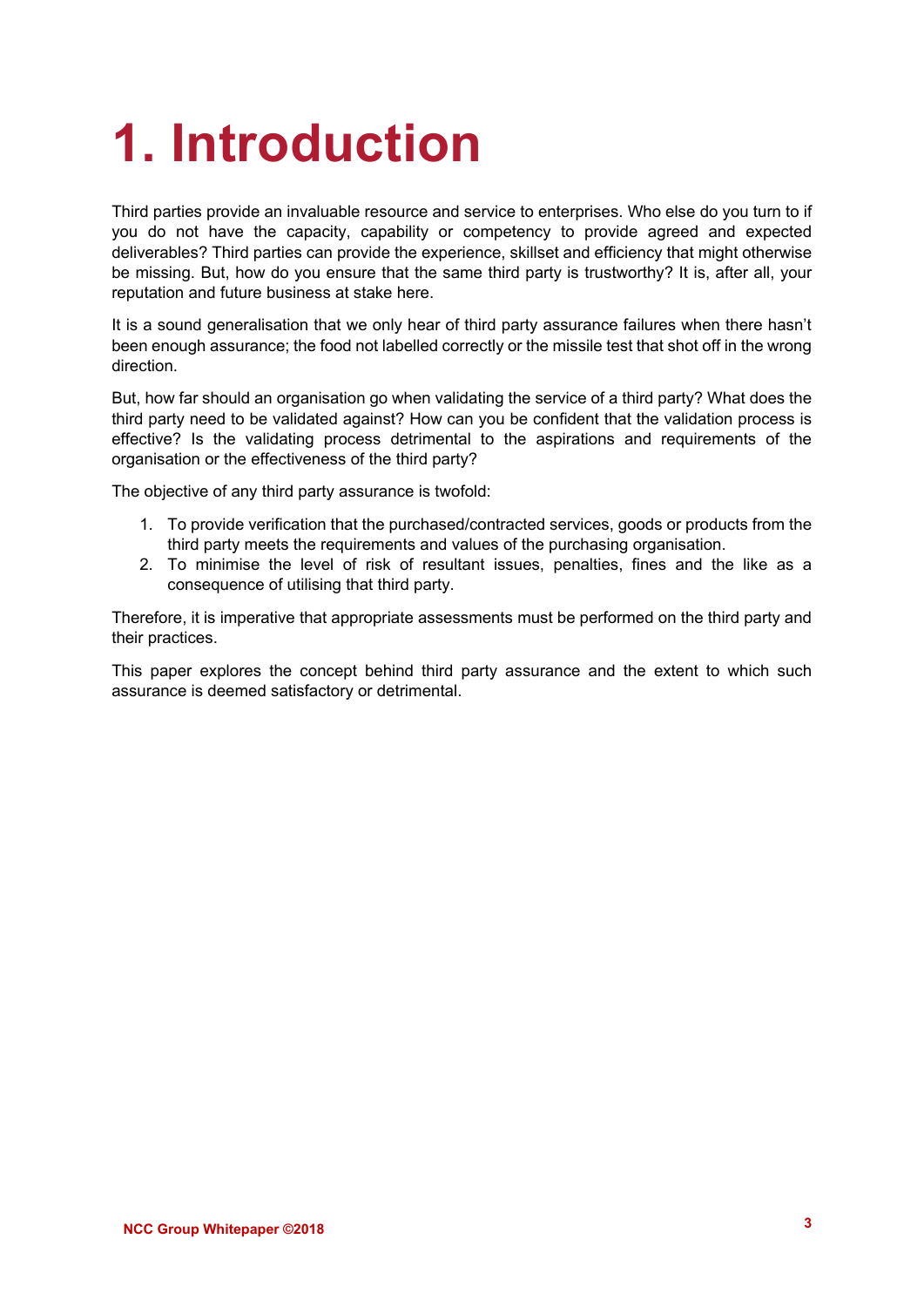# **2. What are third parties?**

What exactly is a third party? Loosely speaking, it is an individual or entity that is involved in a transaction or service but is not one of the principle agents. It may have a lesser interest or stake in the value of that transaction or service. Essentially, it is an entity external to the purchasing organisation that provides a product or service for or on behalf of that organisation. Use of third parties happens in every industry and sector.

A simple example of a third party could be when an organisation asks a third party to provide desktop support for their IT environment. In this simple example, the organisation engages the third party and that service will almost certainly be invisible to the customers of the purchasing organisation and have little or no impact on the customer at all. In a more complex example, the third party could be asked to provide logistics and move stock on behalf of an organisation or even create and produce entire products and services with the purchasing organisation's branding. In these examples, the third party is critical to the delivery of products and services of the purchasing organisation.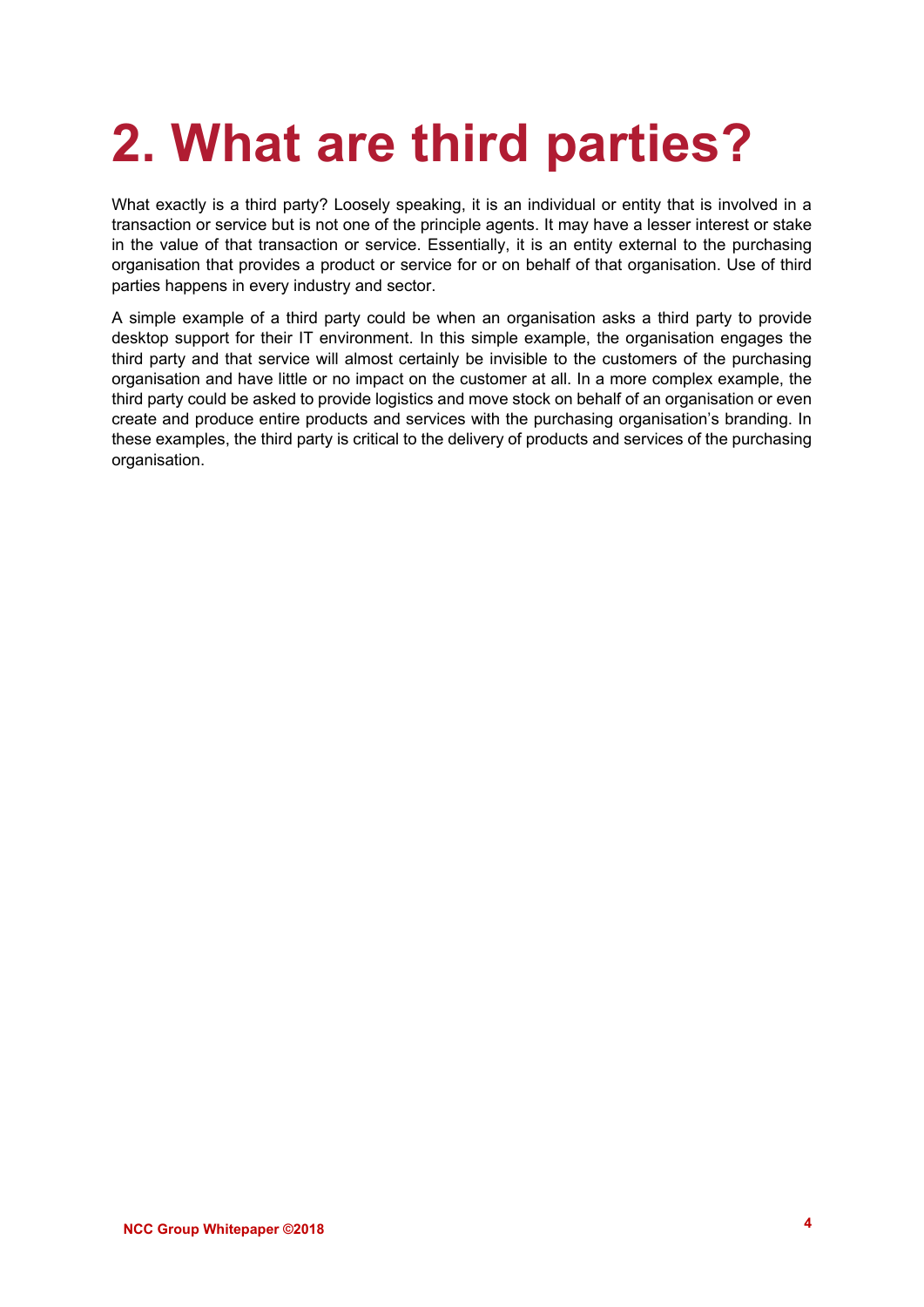### **3. Why are third parties used?**

The main reasons a purchasing organisation will use a third party: they cannot do everything themselves or they do not want to do everything themselves. These hide a multitude of refined reasons. A third party may have greater expertise in producing widgets; having an additional supplier may provide resilience in manufacturing; a third party may focus on a service which isn't core to the purchasing organisation, but still needs to be carried out; outsourcing may free up internal resources to be used on a different project or a third party may be able to offer a service more quickly as it already has skills or equipment in place.

Whatever the reason for using a third party, trust is placed in them to provide the services that are contracted. However, no matter how beneficial and innocuous these strategic arrangements might seem, a third party can make or break an organisation's operations, reputation and security.

As an end consumer we can generally trust that a product is as described. If not, it can be returned, complained about, or we can live with minor inconvenience if it is not as described.

For an organisation, it is different. The organisation should verify that the products and services they receive are as expected and that there are no unintended consequences. Once a third party has access to an organisation's network or a critical part of the infrastructure, they also have access to confidential company, customer and employee information, processes and operations. If the third party's network and other parts of its infrastructure are not secure, they put the purchasing organisation at risk. The organisation is ultimately responsible for whatever happens to their resources, services and products.

> "The organisation is ultimately responsible for whatever happens to their resources, services and products."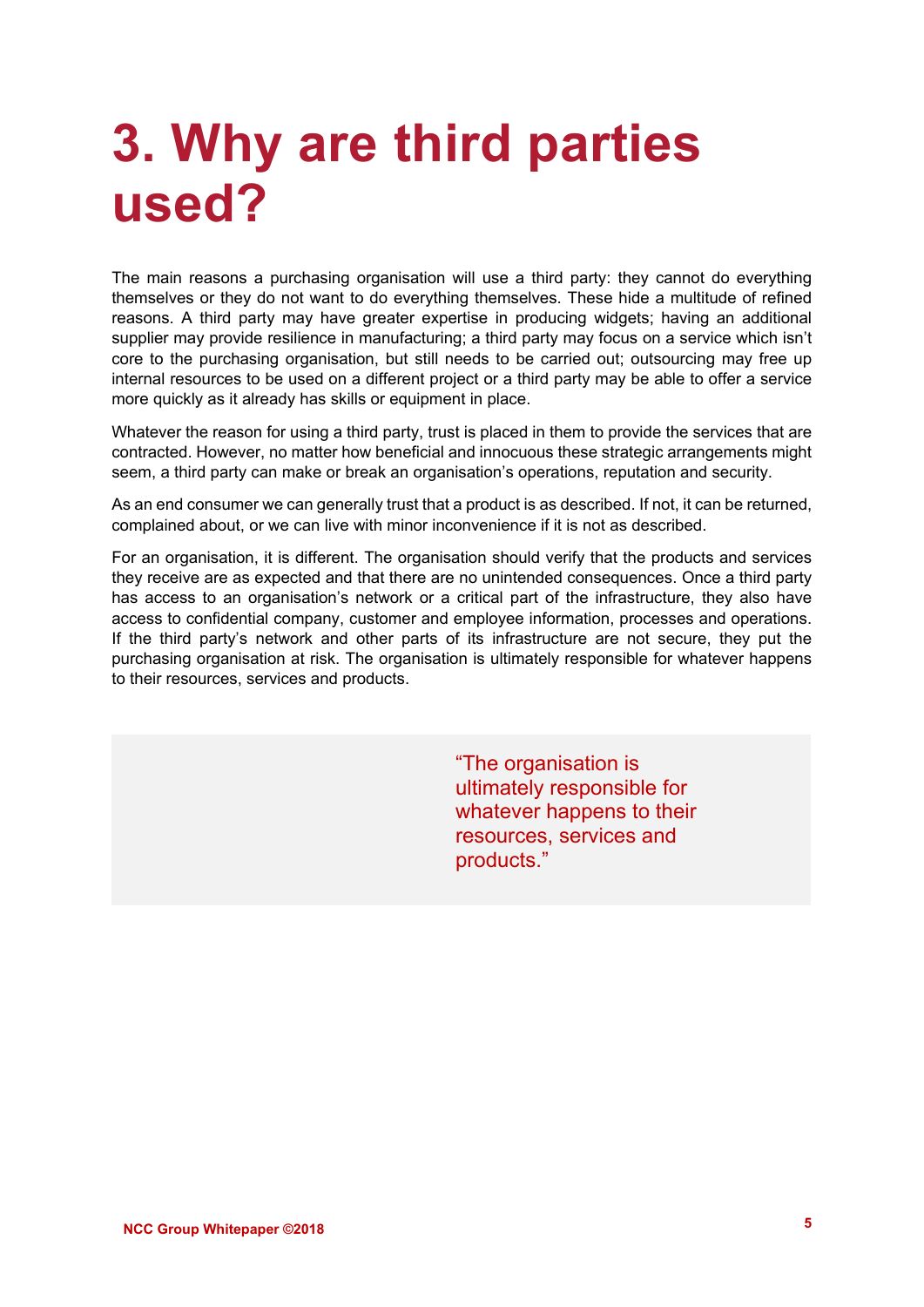## **4. Third parties - The good & the bad**

It is the case that many organisations need to perform vendor assessments to gain assurance. At NCC Group, we often find that organisations are not properly equipped to perform these assessments and do not have the capability to answer key questions about how third parties could adversely impact them.

Assuming that an assurance process that assesses the use of a third party is actually in place, to what extent must that process be executed? Let us consider some contributing factors. The one thing that is rarely given up is brand. We see the brand identity in supermarket, transport logistics, road repairs and education – but all these sectors use third parties while retaining their brand as the mast head of the product or service being delivered.

Brand identity has the benefit and drawback of keeping the purchasing organisation in the spotlight. If the third party does a great job then we can call this successful outsourcing while taking the credit as the purchasing organisation. If the third party does a bad job then who delivered the service is forgotten and the purchasing organisation will take the brunt of the impact in the news and from consumers. Additionally, any consumer recourse is with the provider of the service and not with the third party partner. Consequently, the purchasing organisation will have to pay compensation in a more visible manner.

A consequence of using a third party is the surrender of influence. Depending on the product or service being commissioned and the relative sizes of the organisations involved, influence may be diminished to simply picking from a menu of services with no customisation and no say on how the service is delivered. That lack of influence can lead to undesirable or unethical manufacturing practices being used in products that are then sold as the purchasing organisation's own. This is not ideal for any organisation and almost certainly against their own corporate policies on corporate social responsibility and the like. Such consequence is not just restricted to manufacturing; this lack of influence can also happen when a third party platform, such as Facebook or Twitter, is used for customer service: it is difficult, perhaps impossible, to control the ads served next to your brand when there is no payment for the service being provided.

> "A consequence of using a third party is the surrender of influence."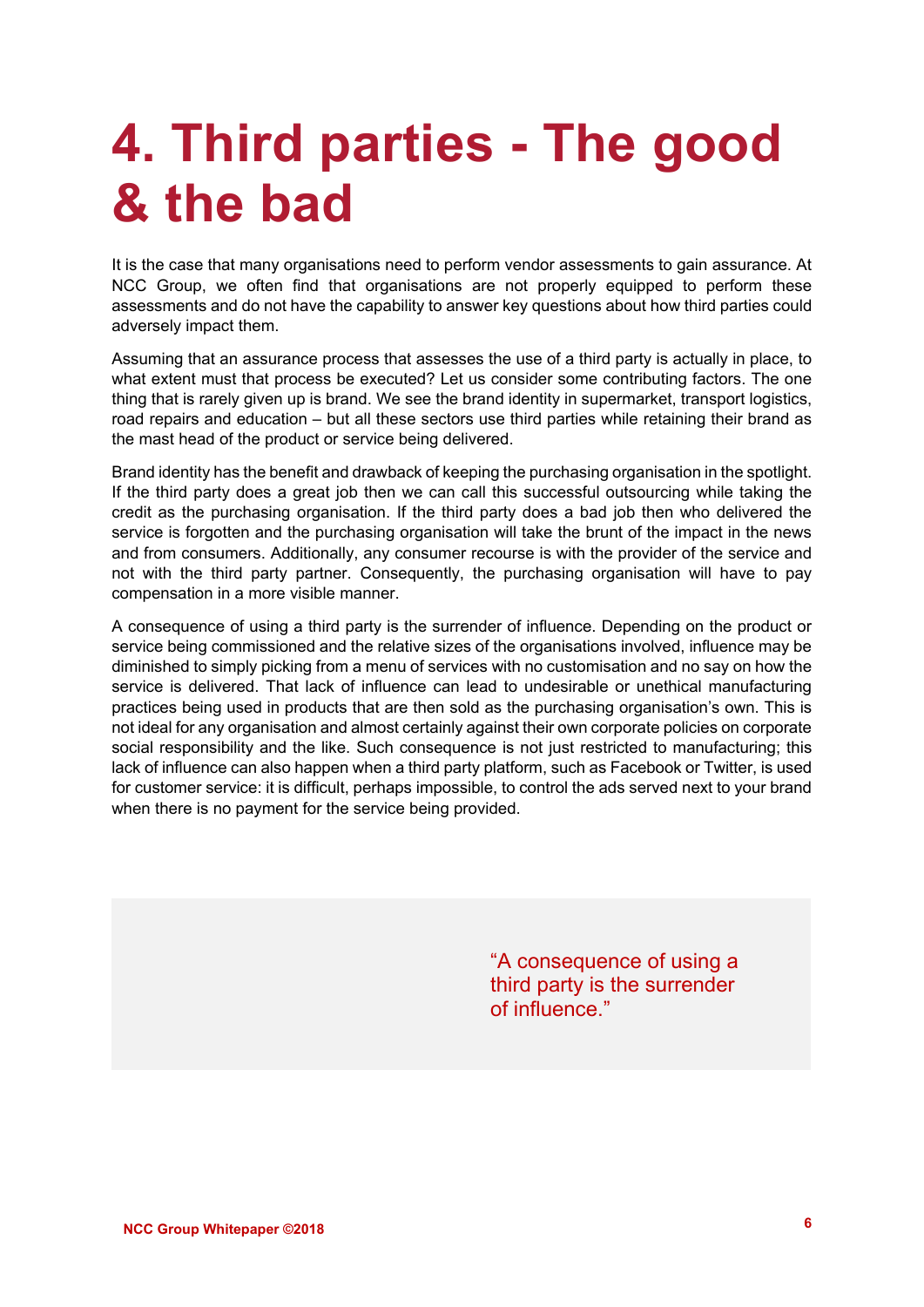# **5. When Third Party utilisation goes wrong**

Third party failures hit the news fairly regularly. Here we look at three examples of what went wrong and, importantly, what lessons can be learnt from each failure.

#### **5.1 The Horsemeat scandal**

This failure of third party assurance comes from a well-known case in 2012 when horsemeat was found in the human food chain across Europe incorrectly labelled as beef. This led to product recalls, government enquiries, people unknowingly betraying their religious beliefs and jail time for the perpetrators. Here, consumers were choosing food from a retailer who had chosen products from a third party manufacturer.

Even in retrospect, it was difficult to know how many and which third parties were involved in the production of even one of the ingredients (the "beef"). This example, was found to be the result of criminal activity, but shows some of the difficulties of a third party assurance programme and consequences of it failing. <sup>[1](#page-6-0)</sup>

#### **What can be learnt?**

If supply chain assurance checks are to be undertaken, we must be able to have confidence in the results. That means the tests being appropriate to the risks of using a third party and those tests being carried out in an effective manner independently of those with vested interests – i.e. not by the processor themselves. In the official report into the horsemeat scandal, there is a call for proper unannounced audits of the food supply chain to ensure that everything being produced is as it should be. This sort of unannounced inspection will provide an effective control against some risks but not all.

To make sure we have the right checks to cover relevant risks, we must first identify the risks; this means taking an aggressive approach to identifying what could go wrong and then creating suitable checks to identify if those risks are being realised. Each check must be based on the risk impact and likelihood.

#### **5.2 Factory conditions**

In another well publicised scandal, a number of clothing brands were found to be using a supplier in India where workers were in unsafe conditions to the point of a factory collapsing with the loss of more than 1,000 lives. In this case, there weren't any lengthy supply chains; the factory was directly contracted to a number of clothing brands.

While this is an extreme example, it is not an isolated incident and it is not uncommon to hear of conditions in factories which do not align with safety or ethical standards that could easily be assumed as in place.  $2^2$  $2^2$ 

#### **What can be learnt?**

<span id="page-6-0"></span> <sup>1</sup> [https://www.gov.uk/government/publications/elliott-review-into-the-integrity-and-assurance-of-food](https://www.gov.uk/government/publications/elliott-review-into-the-integrity-and-assurance-of-food-supply-networks-interim-report)[supply-networks-interim-report](https://www.gov.uk/government/publications/elliott-review-into-the-integrity-and-assurance-of-food-supply-networks-interim-report)

<span id="page-6-1"></span><sup>2</sup> <https://www.nytimes.com/2013/05/14/business/global/hm-agrees-to-bangladesh-safety-plan.html>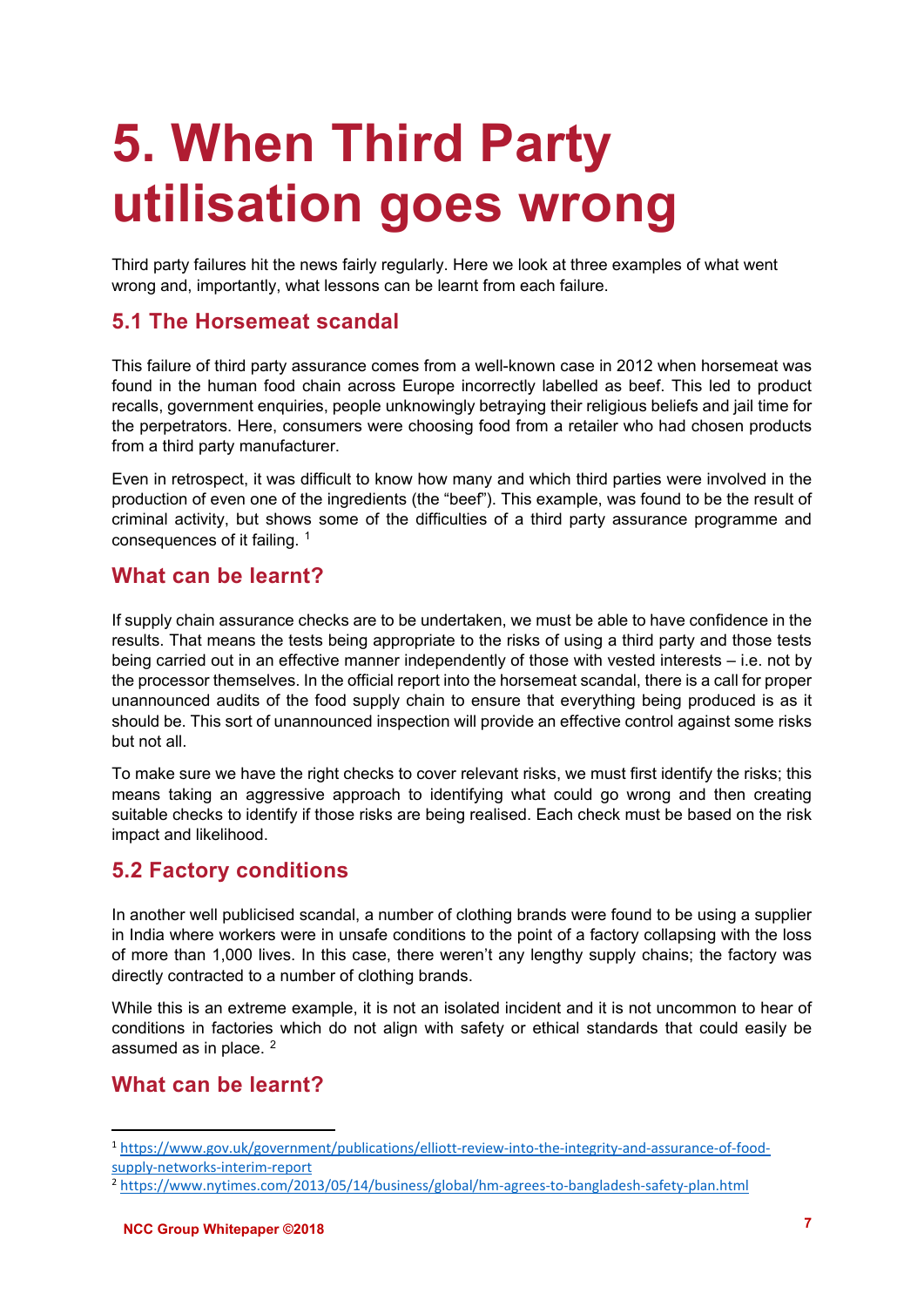The search for cheaper suppliers led some brands to India where costs are lower partly because of cheaper labour costs and partly because of a less stringent regulatory environment. In this case, when the lower regulations led to deaths, the firms found that their outsourcing strategy didn't align with their values as businesses and employers or with the values of their customers. Impact to the reputation was just one adverse effect for the companies involved.

A third party assurance programme would have to be particularly detailed and well-funded to detect building defects in a third party's factory; but to suggest in contracts that safe working conditions should be provided would not be unreasonable and these could then be inspected prior to commencement. More widely, it is prudent to take a general look at an organisation that is being proposed as a third party in order to determine if the general values of that organisation align with the purchasing organisation. If there is alignment, there is a lower likelihood of incidents that will adversely impact the purchasing organisation.

#### **5.3 Reaction wheels**

Satellites are made up of many components. As with lots of complex machinery, there is no single manufacturer but a complex supply chain. The Kepler space telescope used reaction wheels to keep it stable enough to take sharp images of far-away galaxies. They were made by an external company and supplied to NASA for installation in the space telescope.

The wheels were cheap compared with the overall cost of the telescope comprising of just 0.1 per cent of the overall cost. Yet, with four on board – three in use and one spare – the failure of these components has made the telescope unable to fulfil its primary mission of finding Earth-like planets in other parts of the galaxy.

This isn't the only satellite where such wheels from the same manufacturer have failed. NASA undertook additional checks on the components prior to their inclusion but that didn't stop them failing on Kepler before the mission was completed.<sup>[3](#page-7-0)</sup>

#### **What can be learnt?**

Even with what from the outside appear limitless resources, the checks that NASA was able to carry out on the procured products were not enough to ensure that they were fit for the job – even with redundancy in the design. It may be that the low relative cost of the component meant fewer checks were carried out. It may be that it was the best product available at the time the design was completed and NASA had no choice but to go for a component with known design flaws. Either way, we can learn lessons:

- Consider the potential impact of the outsourcing engagement rather than the cost as a means to determine the rigour or breadth of checks that should be undertaken, and;
- Ensure the critical features of the component or service are fully known and understood.

Without this knowledge, it's not possible to determine if the outsourcer is able to fulfil the contract or even if the right product is being procured.

Little things can have a big impact. The supply chain must check critical items – lots of things can be critical!

<span id="page-7-0"></span> <sup>3</sup> <https://news.yahoo.com/planet-hunting-kepler-spacecraft-suffers-major-failure-nasa-203147459.html>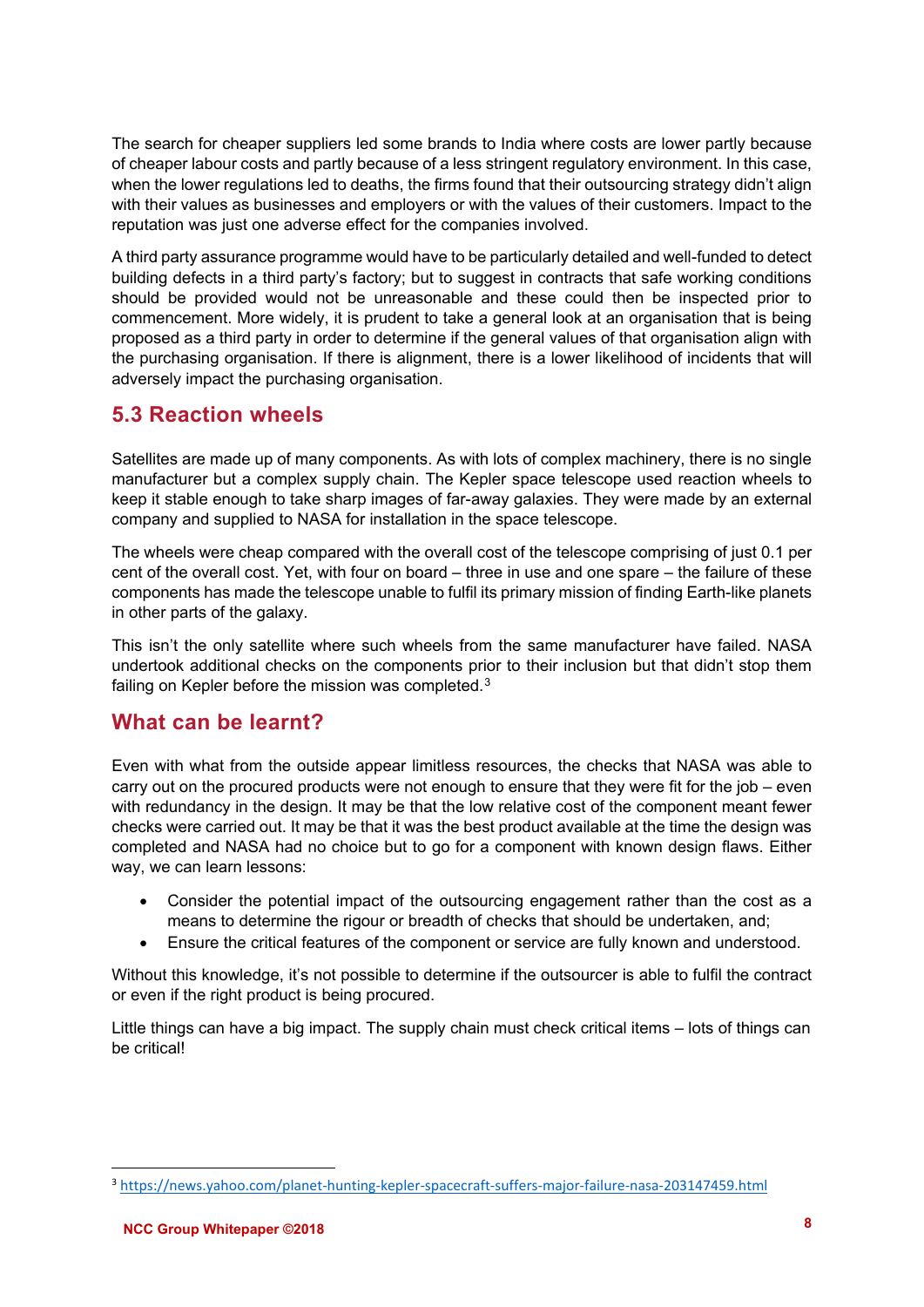# **6. What do regulations say?**

Regulations and standards are very aware of the use of third parties in delivering services and products. We see this in security standards such as ISO27001, the Payment Card Industry Data Security Standard (PCI DSS) and in the General Data Privacy Regulation (GDPR).

ISO 27001:13 suggest that third party relationships should be:

- Bound by policy
- Address security requirements in the contract
- Monitored and reviewed
- Managed to ensure changes to the supply chain are know

While the PCI DSS agrees that third party relationships should be:

- Recorded (all service providers known, 12.8.1)
- Documented in a contract (12.8.2)
- Have due diligence prior to engagement (12.8.3)
- Able to maintain compliance with the standard (12.8.4)
- Have the split of responsibilities known (12.8.5)

GDPR sets out relationships whereby:

- The Controller is responsible for all actions taken by the processor within contract
- The Controller's DPO is responsible for ensuring that the processor is continually in compliance with GDPR i.e. that they are using the data only for the stated purposes and in a secure manner

NIST CSF scores against the following for supplier assurance:

- That there are processes for identifying, establishing, assessing, managing and agreeing the cyber supply chain risk management by organisational stakeholders
- Suppliers and partners of critical information systems, components and services are identified, prioritised and assessed using a cyber-supply chain risk assessment process
- Suppliers and partners are required by contract to implement appropriate measures designed to meet the objectives of the Information Security program or Cyber Supply Chain Risk Management Plan
- Suppliers and partners are monitored to confirm that they have satisfied their obligations as required. Reviews of audits, summaries of test results, or other equivalent evaluations of suppliers/providers are conducted
- Response and recovery planning and testing are conducted with critical suppliers/providers

The common themes across these standards are that controls must be:

- 1. Documented so they are known and understood by both parties
- 2. Put in place before the third party starts providing services
- 3. Reviewed during the course of the contract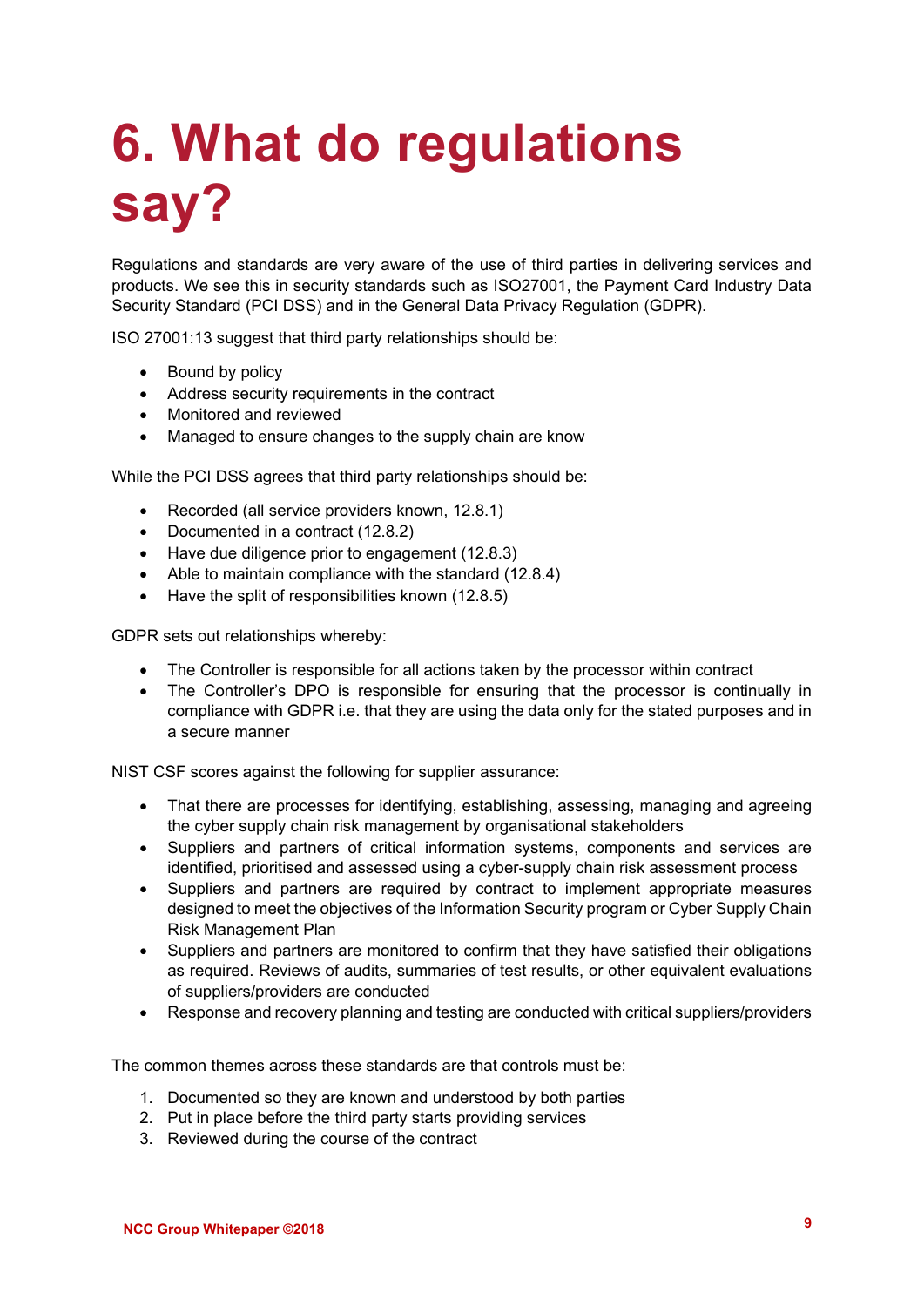There is broad agreement across these regulations that the responsibility lies with a purchasing organisation to make sure that its third parties are doing the right things. It shouldn't be left to the third party to be an honest provider, there should be verification of the services provided. So how do we best make sure this happens?

The regulatory requirements for the purchasing organisation should be taken into consideration when assessing third parties. All third parties should either be compliant, enable compliance or help the purchasing organisation maintain compliance with the applicable regulations.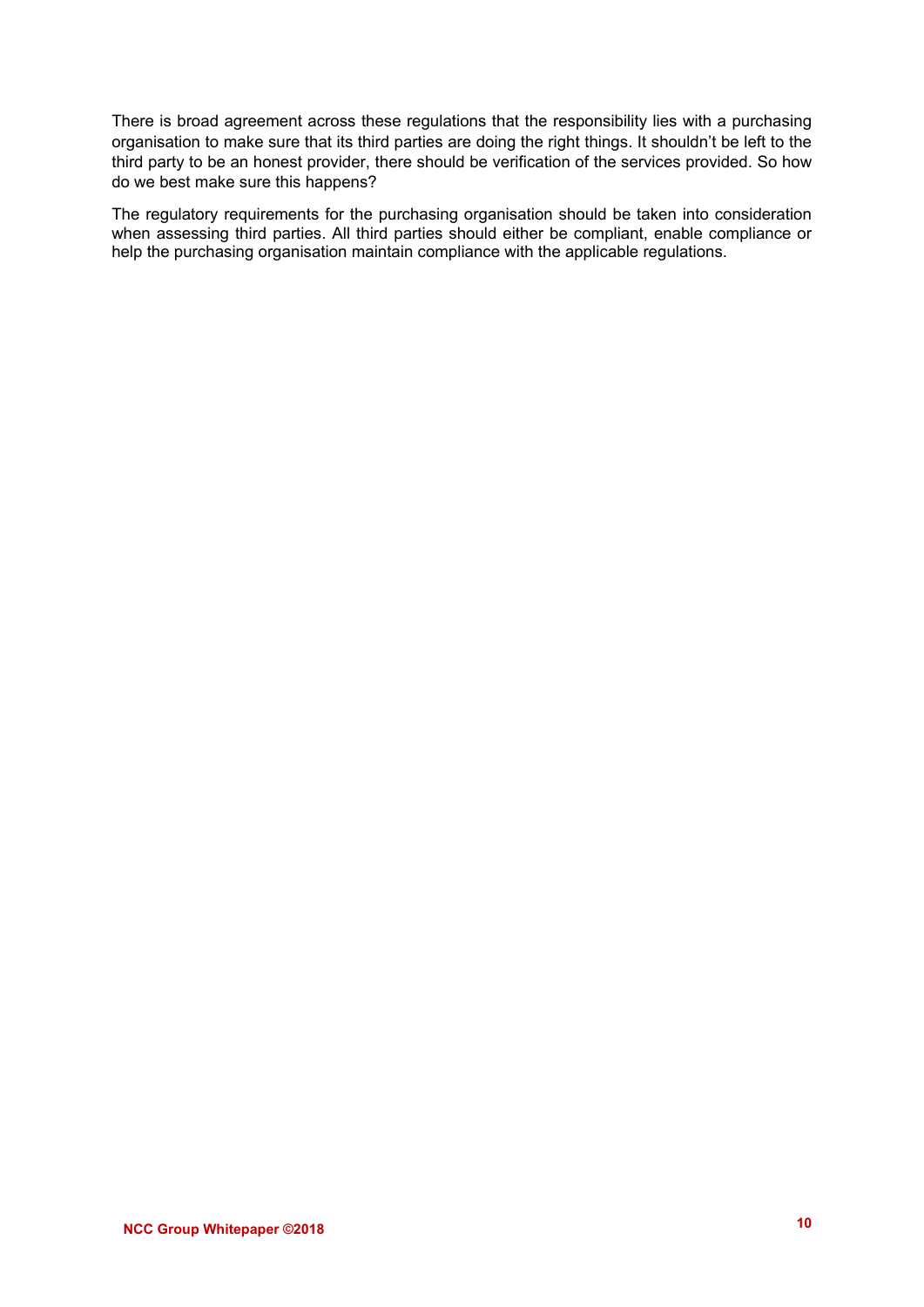### **7. What really happens in organisations?**

Across the work that NCC Group carries out, we see a wide range of approaches to third party assurance approaches and maturity.



meetings. Automated security controls and monitoring.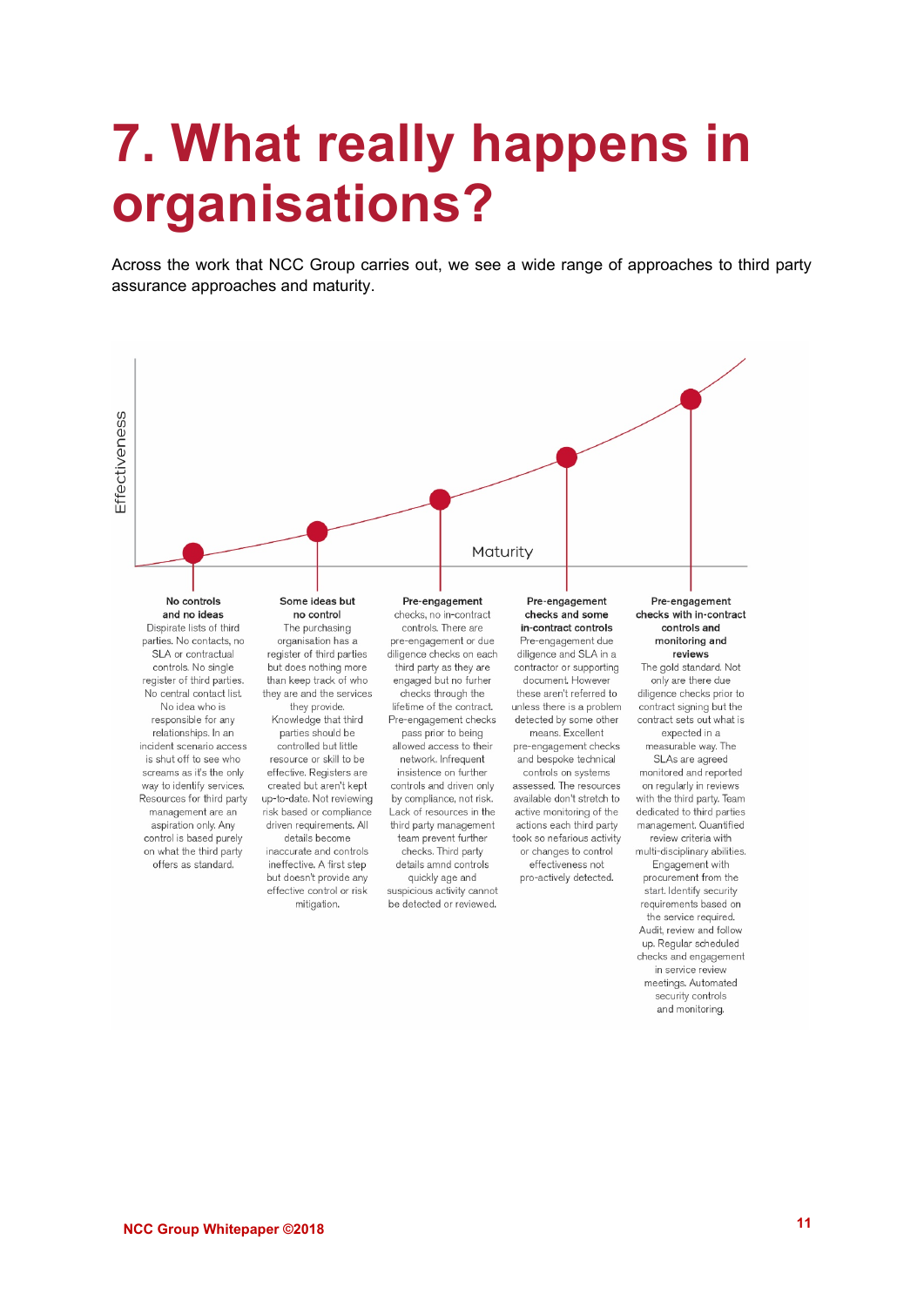## **8. Can third parties help assess third parties?**

The key factors so far listed can all be performed by a third party; one that specialises in performing the due diligence and assurance assessment on third parties to the purchasing organisation. The irony of this is not lost. Where a third party is used to help assess a purchasing organisation's third party risk, it too must be managed. The advantage though of using a third party to carry out assessments is that, if properly engaged, they will have the proper time, resources, expertise and the capability to provide as in-depth as an assessment as required. The onus of ensuring that what is done, is done properly, will always falls to the purchasing organisation.

In line with using a third party to carry out external assessments, a factor that should not be forgotten is external certifications, regulations or other legal constraints on a supplier. In the world of card payments, for example, there is often a cry of "but they are PCI compliant" (or any other standard) as if this means that all other checks are irrelevant.

It is true that a relevant certification can be a shortcut to validating some controls but it must also be verified to ensure:

- The certification is valid
- The certification applies to the product or service being supplied
- It is appropriate to control for the risks identified to your organisation
- It is backed up with regular checks to ensure that there isn't any "certification cramming"

In short, an external certification is a single piece of assurance evidence but not the full risk picture.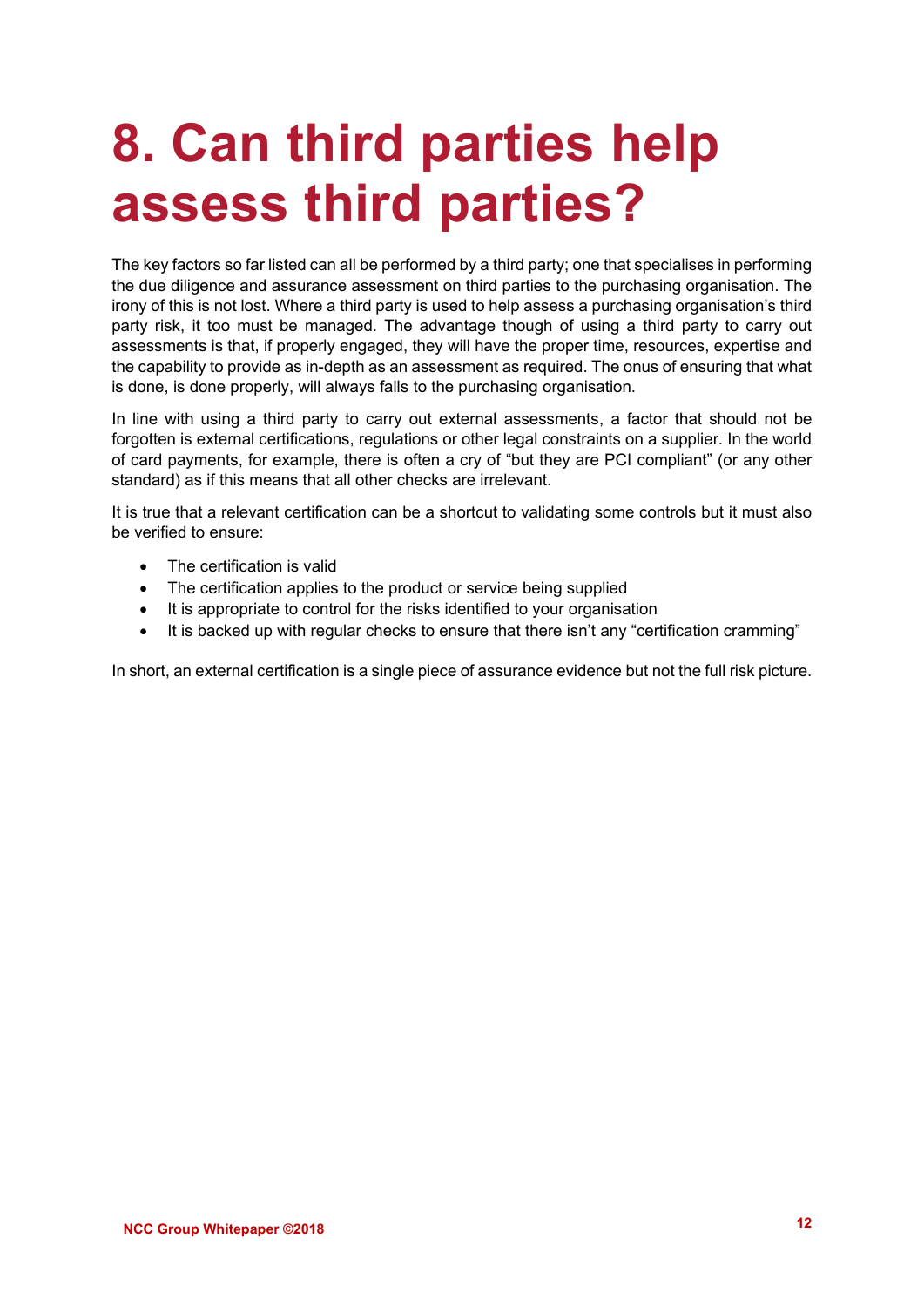### **9. What should be considered for a third party assurance scheme?**

**What can be achieved with the resources available?** Focus on the third parties and risks that could have the biggest impact on your organisation. This could be based on contract value, access to the network, provision of intellectual property, visibility of the service. Metrics will need to be built that allow the focusing of effort on the areas most in need of improvement. Time is a key factor here as most other relevant resources are not measured by monetary value. Enough time must be spent on the assurance process to allow for a satisfactory result – whatever that result is. How much time is enough time? That is dependent on the assurance requirements of the purchasing organisation which should be written into the assurance plan and statement of requirements.

**All third parties are not equal**. The risk profile of each third party should be measured and continually assessed. To gain an understanding of the risk to the purchasing organisation in engaging with the third party, an assessment must be made against a risk management framework. With the external and internal risk levers known, the third party can be monitored for changes for or against the purchasing organisation. This will help provide a further level of confidence in any decision taken.

Looking at risk in a different context, the risks posed by different third parties will differ and will require a different type and depth of checks to ensure that those risks are managed. Focus should be given to those third parties to whom the riskiest activities are outsourced. That risk level should be calculated based on a risk assessment methodology that may consider contract value, systems access, information sharing or any other element that impacts the risk to the purchasing organisation.

Once the risk is understood, the assurance team should be just as bold in removing controls that aren't necessary as they are in the adding controls that are.

**Supply chains can get long.** Assessing the third party itself is generally the norm but consideration should be given to the whole supply chain. The supply chain to the third party must be considered for evaluation as security is only as strong as the weakest link; this is just as applicable to fourth, fifth and subsequent parties.

**Be multi-disciplinary**. In line with spending adequate time on the assurance process, the right skill set is imperative for assessing a third party. When engaging a third party, there will be consideration from many areas: commercial, operational, regulatory, security and continuity to name but a few. No one team has all the skills and no one team has the entire visibility needed to ensure all the correct controls are in place. Having the breadth of manpower to effectively assess these third parties ensures that the resources are not overwhelmed and can therefore pay particular attention to the areas of concern. Having the correct skill sets will draw out any gaps to be addressed or at least identify the short comings of that third party effectively helping the purchasing organisation to make the correct decision around them.

**Be relevant**. To make sure we have the right checks to cover relevant risks, we must first identify the risks. This means taking an aggressive approach to identifying what could go wrong and then creating suitable checks to identify if those risks are being realised. Provisions such as the Internet of Things (IoT), cloud technologies and 3D printing all lend themselves to different types of checks. This means that the likelihood of each risk must be evaluated to provide information on the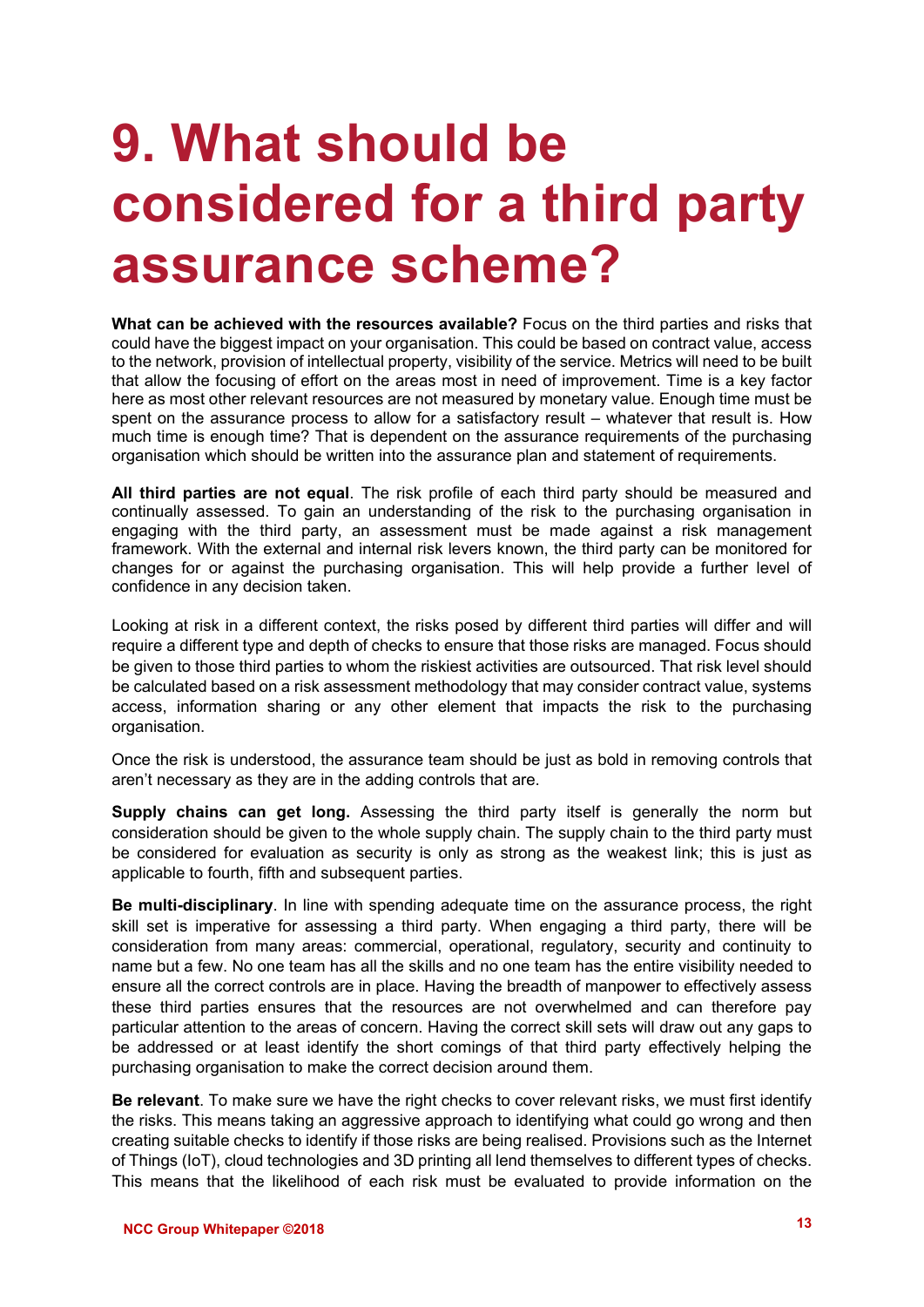frequency and nature of the checks. Consider the product, service or process that is being outsourced and make sure that the checks being undertaken are relevant to the risks posed by that activity.

**Respond to changes**. Things change. Regulations, customer preference, contract performance, even organisational ownership. Whatever changes, be ready react and to change the assurance programme if it is necessary. This could be making relationship meetings more or less regular, focussing on different items or keeping an eye on the environment for changing threats. Monitoring of the third party post the initial assessment is a key and essential process which must be continual. The maturity of the third party can change as can the risk profile. Keeping metrics and KPIs updated as well as knowing performance against defined SLAs is vital. Purchasing organisations need to be aware of any fluctuations that can harm their operations and have to be ready to react and respond accordingly.

**For any gaps that have been identified a decision must be made.** There are always gaps as no two organisations share the same risk appetite; the onus falls on the purchasing organisation to decide what to do:

- accept the risk;
	- or
- make sure it is reduced.

Reduction strategies could include mandating that the third party sign up to the purchasing organisation's policies and standards, implement new technical controls or restricting data and systems access. The purchasing organisation should always ensure that the risks of using the third party is within their risk appetite. It is a way of obtaining an expected level of assurance and also of increasing the level of confidence in the relationship between the purchasing organisation and the third party.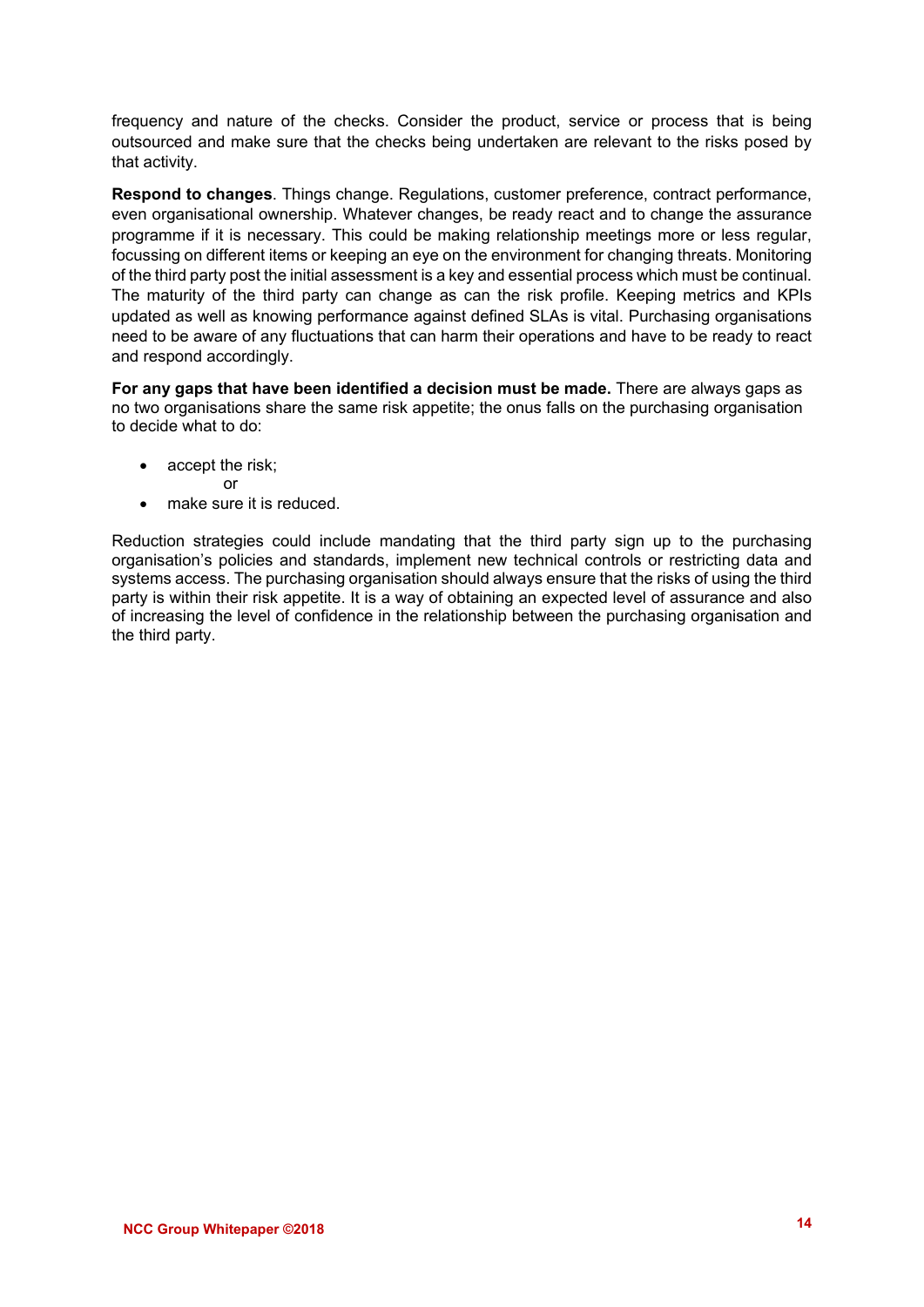# **10. Best practice**

When looking around at various organisations and combining all of the best practices that NCC Group sees, the following is a good indication of what current best practice looks like:



Third party assurance is a crucial element in any sustainable business. This should sit inside a wider risk framework that encompasses the entire organisation. Using a framework enables consistency, commonality, accountability, transparency and highlights critical differences between organisations. It improves the understanding and applicability of risk management. It enhances accountability and reduces the cost and complexity of the assurance process. It also reduces the compliance monitoring burden by the use of such a standardised approach. In short, using a framework for third party assurance is the easiest way to ensure that risks are known, understood and either mitigated or accepted in a structured manner.